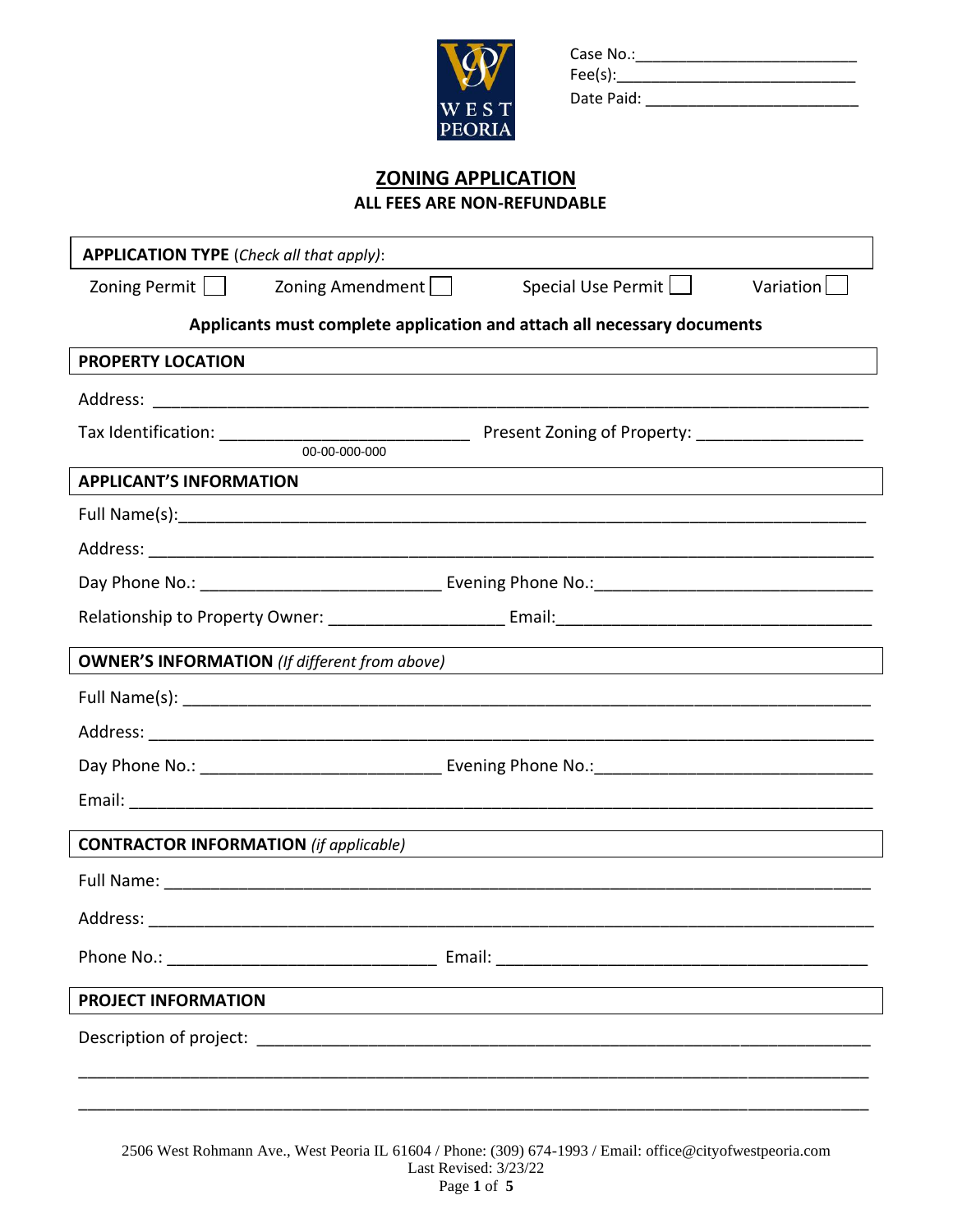| <b>PROJECT INFORMATION</b> continued |  |                                       |      |  |
|--------------------------------------|--|---------------------------------------|------|--|
| Estimated starting date:             |  | <b>Estimated Cost:</b>                |      |  |
| Size of New Structure: L             |  | ft x W ft x H ft Property Lot Size: L | ftxW |  |

**Please submit a site plan of the property.** Site plans must have a maximum size, folded or unfolded, of 8½ x 11 and must show the following:

- \_\_\_ 1. Dimensions of property
- 2. Location and dimensions of all buildings on property, including accessory structures such as detached garages and storage sheds and attachments such as porches, decks and patios with pertinent setback lines.
- \_\_\_ 3. Traffic circulation pattern (arrows illustrating direction of traffic flow)
- \_\_\_ 4. Points of ingress and egress for the proposed development
- 5. Estimated traffic generation of the proposed development
- \_\_\_ 6. Parking plan illustrating internal circulation of the proposed development including:
	- a. Number and location of required and provided parking spaces, including handicapped parking spaces
	- b. Parking spaces and aisles with dimensions indicated
	- c. Loading areas
- 7. Sign plan for all activity
- \_\_\_ 8. Landscaping, screening and buffering plans illustrating specific treatment for screening adjacent residential areas from undesirable impacts for the activity on the proposed site, including:
	- a. Location and screening for exterior mechanical equipment
	- b. Locations and dimension of yards and transitional buffer yards
- \_\_\_ 9. Exterior lighting plan illustrating the location of all illuminating fixtures
- \_\_\_10. Distance from property lines to existing and proposed structures. For accessory structures include distance from the accessory structure and any other structure.
- 11. Proposed water and sewer supply systems
- 12. Easements location, width and purpose
- \_\_\_13. North arrow

|  |                                           |                                                                                                                       | <b>Present Zoning:</b>                                                                                                                                                                                                                                                                                                                                                                                        |  |
|--|-------------------------------------------|-----------------------------------------------------------------------------------------------------------------------|---------------------------------------------------------------------------------------------------------------------------------------------------------------------------------------------------------------------------------------------------------------------------------------------------------------------------------------------------------------------------------------------------------------|--|
|  | Present zoning of surrounding properties: |                                                                                                                       |                                                                                                                                                                                                                                                                                                                                                                                                               |  |
|  | North: South: South:                      | East: $\frac{1}{\sqrt{1-\frac{1}{2}}\sqrt{1-\frac{1}{2}}\sqrt{1-\frac{1}{2}}\sqrt{1-\frac{1}{2}}\sqrt{1-\frac{1}{2}}$ | West: $\frac{1}{\sqrt{1-\frac{1}{2}}\sqrt{1-\frac{1}{2}}\sqrt{1-\frac{1}{2}}\sqrt{1-\frac{1}{2}}\sqrt{1-\frac{1}{2}}\sqrt{1-\frac{1}{2}}\sqrt{1-\frac{1}{2}}\sqrt{1-\frac{1}{2}}\sqrt{1-\frac{1}{2}}\sqrt{1-\frac{1}{2}}\sqrt{1-\frac{1}{2}}\sqrt{1-\frac{1}{2}}\sqrt{1-\frac{1}{2}}\sqrt{1-\frac{1}{2}}\sqrt{1-\frac{1}{2}}\sqrt{1-\frac{1}{2}}\sqrt{1-\frac{1}{2}}\sqrt{1-\frac{1}{2}}\sqrt{1-\frac{1}{2}}$ |  |
|  |                                           |                                                                                                                       |                                                                                                                                                                                                                                                                                                                                                                                                               |  |
|  |                                           |                                                                                                                       |                                                                                                                                                                                                                                                                                                                                                                                                               |  |
|  |                                           |                                                                                                                       |                                                                                                                                                                                                                                                                                                                                                                                                               |  |
|  |                                           |                                                                                                                       |                                                                                                                                                                                                                                                                                                                                                                                                               |  |
|  |                                           |                                                                                                                       |                                                                                                                                                                                                                                                                                                                                                                                                               |  |
|  |                                           |                                                                                                                       |                                                                                                                                                                                                                                                                                                                                                                                                               |  |

2506 West Rohmann Ave., West Peoria IL 61604 / Phone: (309) 674-1993 / Email: office@cityofwestpeoria.com Last Revised: 3/23/22 Page **2** of **5**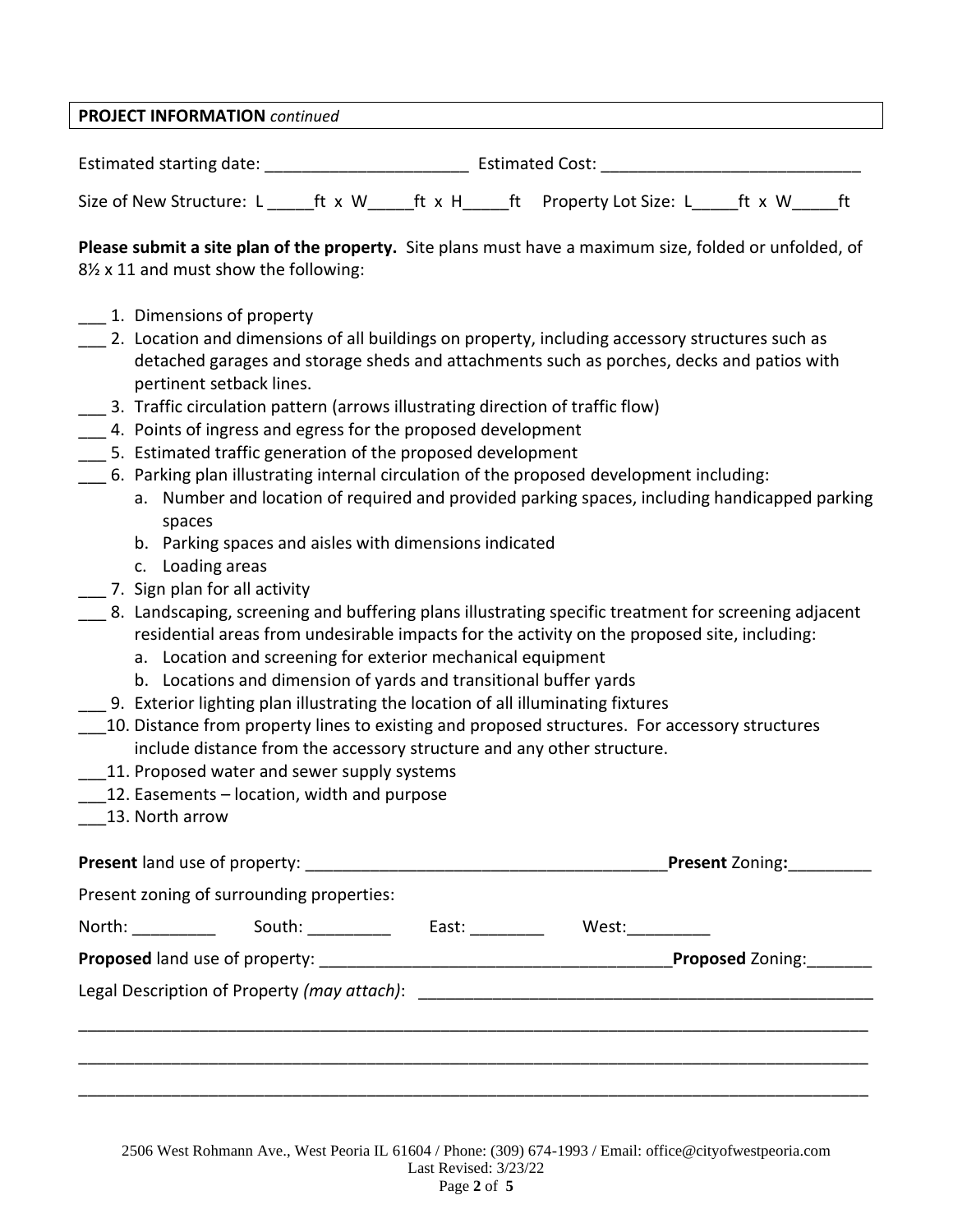## **PROJECT INFORMATION** *continued*

| 1. From what section(s) of the Zoning Ordinance for the City of West Peoria, Illinois, as amended to |
|------------------------------------------------------------------------------------------------------|
| date, is a zoning amendment, special use permit or variation sought:                                 |

\_\_\_\_\_\_\_\_\_\_\_\_\_\_\_\_\_\_\_\_\_\_\_\_\_\_\_\_\_\_\_\_\_\_\_\_\_\_\_\_\_\_\_\_\_\_\_\_\_\_\_\_\_\_\_\_\_\_\_\_\_\_\_\_\_\_\_\_\_\_\_\_\_\_\_\_\_\_\_\_\_

| 2. Reason for requesting this zoning amendment, special use permit or variation at this location: |                                                                                                  |  |  |  |
|---------------------------------------------------------------------------------------------------|--------------------------------------------------------------------------------------------------|--|--|--|
|                                                                                                   |                                                                                                  |  |  |  |
| surrounding area because:                                                                         | 3. This proposed zoning amendment, special use permit or variation will not adversely affect the |  |  |  |
| 4. Owners of property adjacent to the property:                                                   |                                                                                                  |  |  |  |
| Name                                                                                              | Address                                                                                          |  |  |  |
|                                                                                                   |                                                                                                  |  |  |  |
|                                                                                                   |                                                                                                  |  |  |  |

Please submit the following items with this application:

- 1. A plat of the property.
- 2. A site plan of the property.
- 3. The legal description, with lines and boundaries of the property.
- 4. The appropriate fee.

I/We, the undersigned, hereby request that the City Council of the City of West Peoria grant a Zoning Amendment, Special Use Permit, or Variation as provided by The Zoning Ordinance for the City of West Peoria, Illinois, as amended to date.

| Signature:                                       |                   | Printed Name:                                                                                                                                                                                                                     |
|--------------------------------------------------|-------------------|-----------------------------------------------------------------------------------------------------------------------------------------------------------------------------------------------------------------------------------|
| Signature:                                       |                   | <b>Printed Name:</b>                                                                                                                                                                                                              |
|                                                  | Dated this day of | $, 202$ .                                                                                                                                                                                                                         |
| п.<br>$\mathbf{u}$<br>п<br>u.<br>$\frac{11}{11}$ |                   | PLEASE NOTE THAT THIS APPLICATION WILL NOT BE ACCEPTED<br>UNLESS ALL REQUIRED INFORMATION IS COMPLETED<br>FAILURE TO FILL THIS APPLICATION OUT COMPLETELY WILL DELAY THE REVIEW PROCESS<br><u>-------------------------------</u> |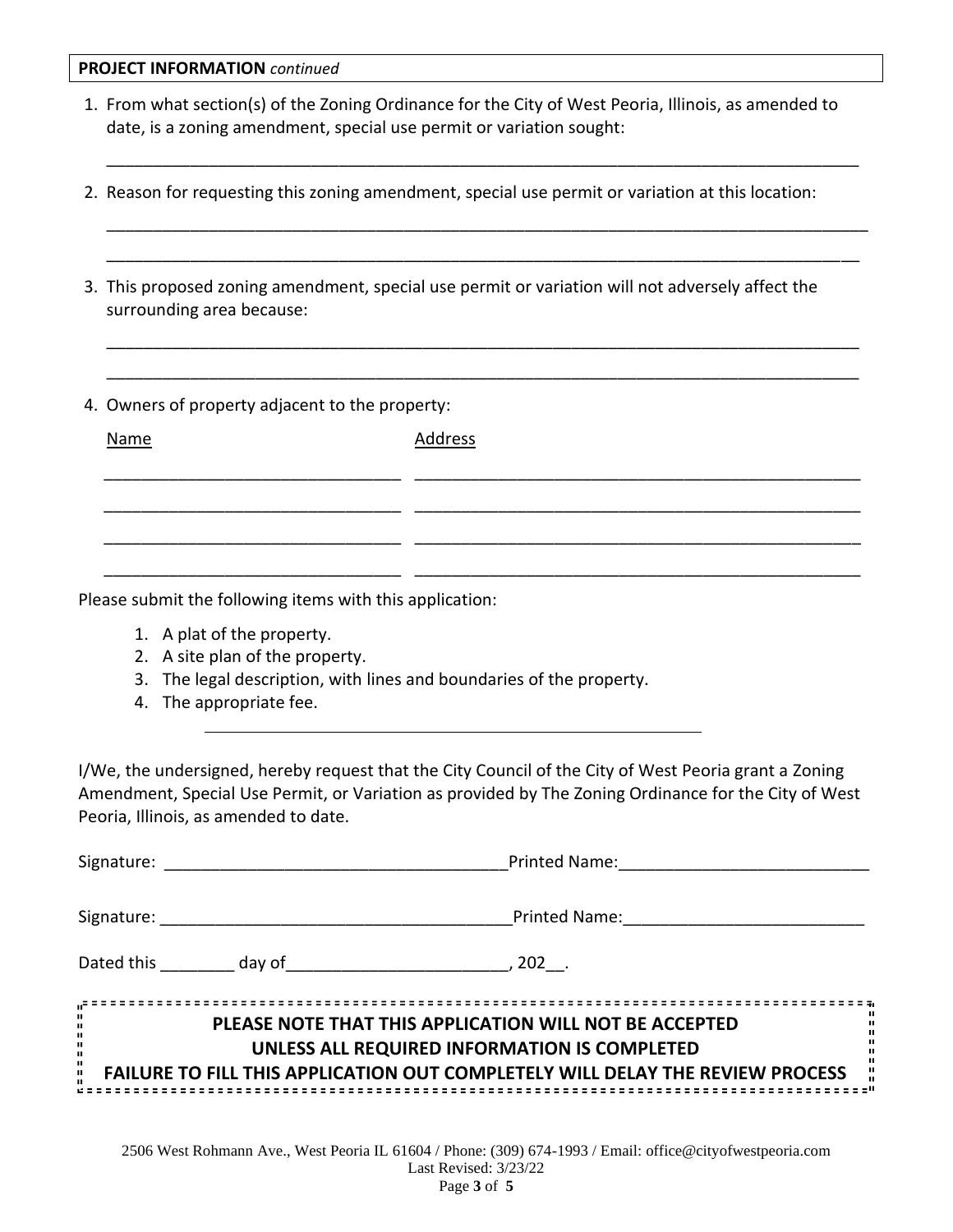## *FOR OFFICE USE ONLY – DO NOT WRITE BELOW THIS LINE*

| Fee Collected: \$ _____________ Cash: ______ Check: _______ Credit: _____ |                                                                               |  |  |
|---------------------------------------------------------------------------|-------------------------------------------------------------------------------|--|--|
| PERMIT APPROVED: Yes   No                                                 | City Administrator Signature                                                  |  |  |
|                                                                           |                                                                               |  |  |
| Copy:                                                                     | New Build/Addition – WP Fire Marshall + plans Driveway – Public Works Manager |  |  |